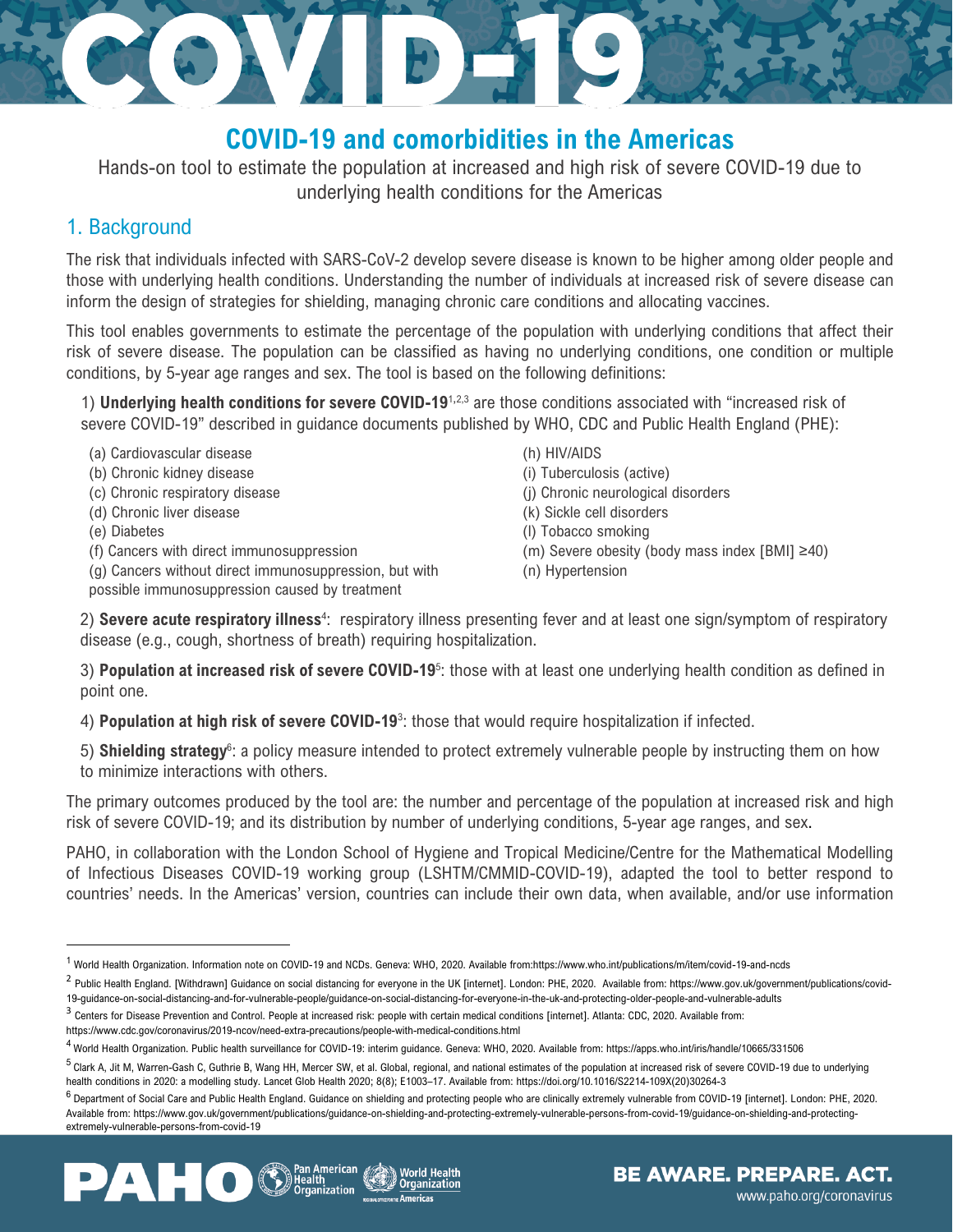from the global burden of disease online dataset published by the Institute for Health Metrics and Evaluation (IHME).<sup>7</sup>. It is important to note that the estimates used are not official estimates of the IHME. The LSHTM/CMMID-COVID-19 working group has applied their own calculations/methods to publicly available datasets instead.

Some aspects should be considered when interpreting the results produced by the tool. The estimates can be generated for high, middle and low scenarios using uncertainty intervals. The results focus on underlying health conditions rather than other risk factors such as ethinicity and socioeconomic deprivation, but provide a starting point for considering the number of individuals that might need to be protected as the pandemic unfolds. However, when countries use their own data, estimates for at least one and multiple conditions can be produced by social stratifiers.

### 2. Tool features

The tool can be used to estimate the number and percentage of country populations to be targeted by different shielding policies. It also allows users to explore different scenarios. Specific health conditions can be included or excluded; different age thresholds and choices about key assumptions may be assessed. The tool can also be updated with local sources of prevalence data and specific conditions added or removed as more evidence emerges.

The key elements of the tool are presented below:

|  | Summary of primary outcomes |
|--|-----------------------------|
|  |                             |
|  |                             |

- Number at increased risk
- **E** Number at high risk by sex
- Number with no conditions but older than minimum age

### Input parameters

- **EXECUTE:** Assumptions for increased risk (low, mid or high population size, disease prevalence and multimorbidity estimates; minimum for age policy)
- **EXECT** Assumptions for high risk (infection hospitalization ratios, adjustment for age-based frailty, relative risk of admission)
- **Example 1** List of underlying health conditions, inclusion of latent tuberculosis and those on antiretroviral therapy

### **Plots**

- Plots to visualize numbers at increased risk by age
- Plots to visualize effect of age threshold

PAHO

■ Plots to show effect of adjustments for high-risk estimates

- Background and instructions
- Methods for estimating number at increased risk, at high risk and eligible for age-based shielding

Guidance notes

### Results tables

- Number and percentage at increased risk by 10-year age ranges
- Number and percentage at high risk by sex and 10-year age ranges

### **Calculations**

- Population for mid-year 2020
- **Prevalence of underlying conditions**
- **EXECT** Antiretroviral therapy coverage among persons living with HIV
- **Percentage with 0, 1, 1+ 2+ underlying conditions**
- **Multimorbidity among those with 1+ conditions**
- **EXECT** Distribution of single and multiple underlying conditions
- **·** Infection hospitalization ratios
- Age-standardized share of population at risk

7 Institute for Health Metrics and Evaluation. Global Health Data Exchange: GBD Results Tool, default (2019) [internet]. Available from: http://ghdx.healthdata.org/gbd-results-tool